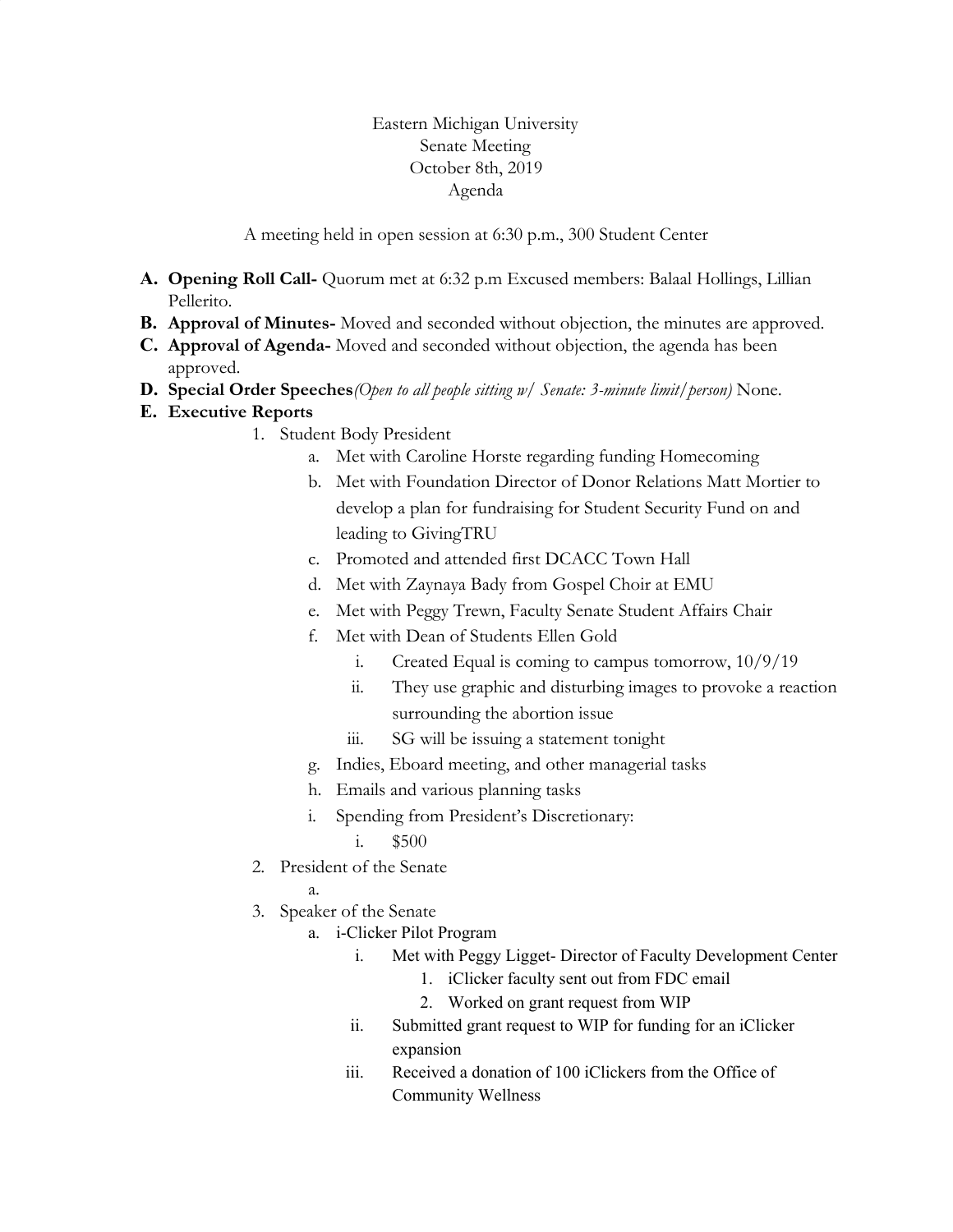- b. Wrote Res. 106-07
	- i. To correct an error made on a previous allocation for Gospel Choir at EMU
- c. Held IA last Tuesday, the 17th
	- i. Handed out 3 absences, 1 tabled
- d. Created a proposal form for IA senators to fill out
- e. Created a monthly requirements google form for all senators to fill out
	- i. Still needs adjusting will be sent out soon
- f. 2 Senators have been excused for this meeting
- 4. Parliamentarian of the Senate
	- a. Holding a training on resolutions October 15th, before committees.
	- b. I have worked on teaching people Robert's rules of order
	- c. Recruiting potential senate appointees.
- 5. Director of Business and Finance
	- a. Budget Report:
- A) Student Organization: \$40,754
- B) Club Sports: \$37,179
- Worked with Director Smith and finished the Funding Tab.
- **F. Old Business-** None.
- **G. Constituent's Forum** *(Open to currently enrolled students: 1hr/total) \*\**
- 1. A note from Ariana Khan, a member of the LGBTQ+ resource center gives remarks to update senators on current events, concerns and projects of the LGBTQ community on campus
- 2. Heather Wiegler, a student running for homecoming court informs senators about her social action platform for homecoming, and why they should vote for her.
	- **H. New Business** *(Each item of Business: 45 minute default\*\*; amend restricted from 10-90)*
		- 1. Res. 106-07: Gospel Choir Late Allocations
			- a. Last school year, Gospel Choir was allocated 2 different amounts within a month to fund parking for an event they were hosting. There was a mix up in the paperwork and the organization never received their funding.
			- b. The resolution will cover the original amount allocated to them (\$1,443) plus \$57 to cover their overdraft fees charged to their account.
			- c. Move to discussion.
			- d. Move to a vote.
			- e. Vote ending in 14 yes's and 2 no's from Senator Fox and Senator Wright. The resolution has been passed.
		- 2. Update on the President's Commission by Director of DCO
			- a. Director of Diversity and Community Involvement Fadwa Ashur updates students on the commission, which may turn into an advisory board.
			- b. Reminds senators on the DCACC survey coming up soon.

## **I. Delegate Reports-** None.

## **J. Gallery Comments**

1. Former Speaker of the Senate Anna Corace speaks on rights and concerns of Pregnant and Student parent students on campus.